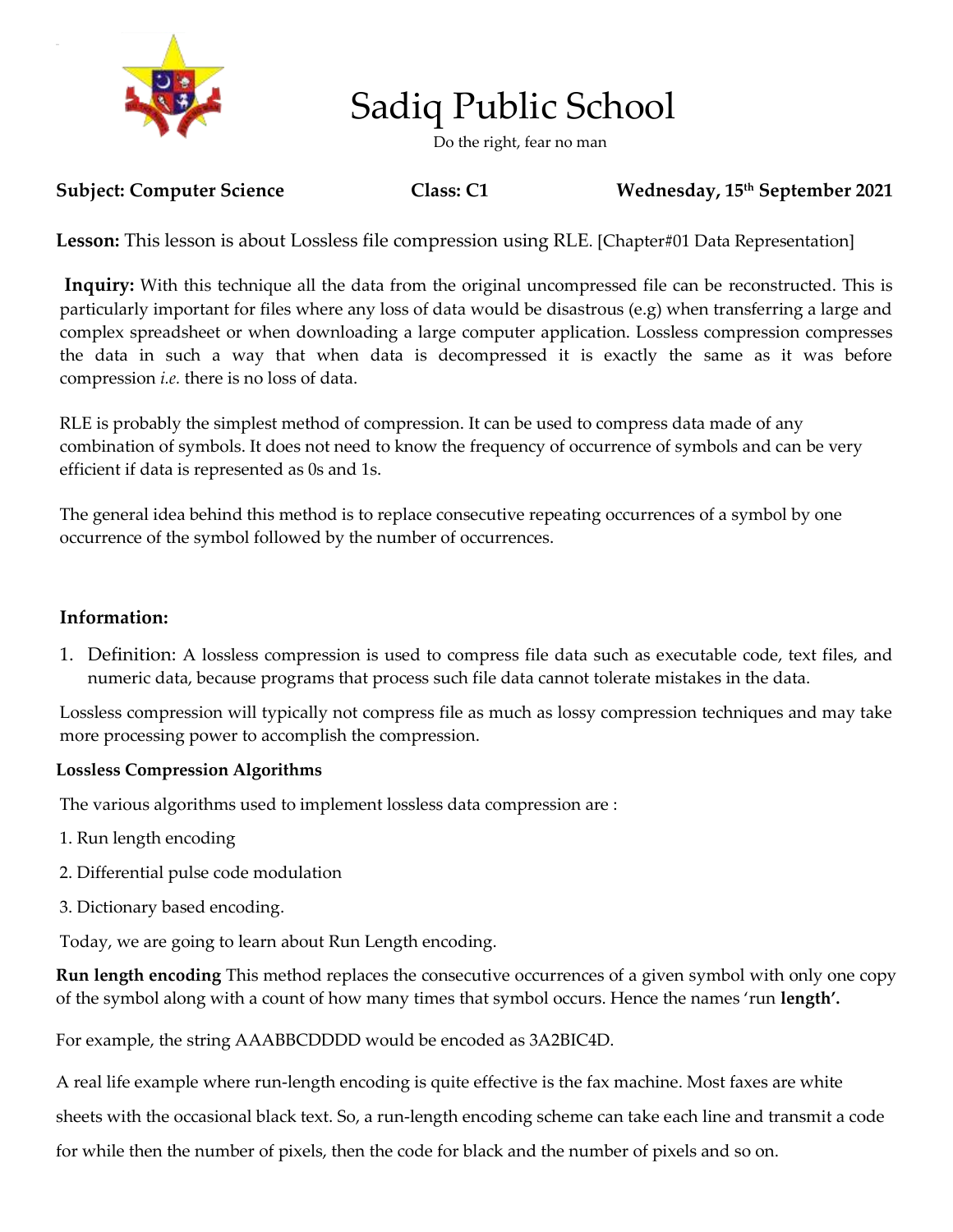This method of compression must be used carefully. If there is not a lot of repetition in the data then it is Possible the run length encoding scheme would actually increase the size of a file.

The method can be even more efficient if the data uses only two symbols (for example 0 and 1) in its bit Pattern and one symbol is more frequent than the other.



### **Run-length encoding example**



## **Run-length encoding for two symbols**

- 2. Please read what your text book says about Lossless file compression using RLE. (Page# 35and 36)
- 3. Please watch these brief you tube videos on Lossless file compression using RLE.

<https://www.youtube.com/watch?v=ssn7gjgljXQ> [https://www.youtube.com/watch?v=S3\\_71h0zJjU](https://www.youtube.com/watch?v=S3_71h0zJjU)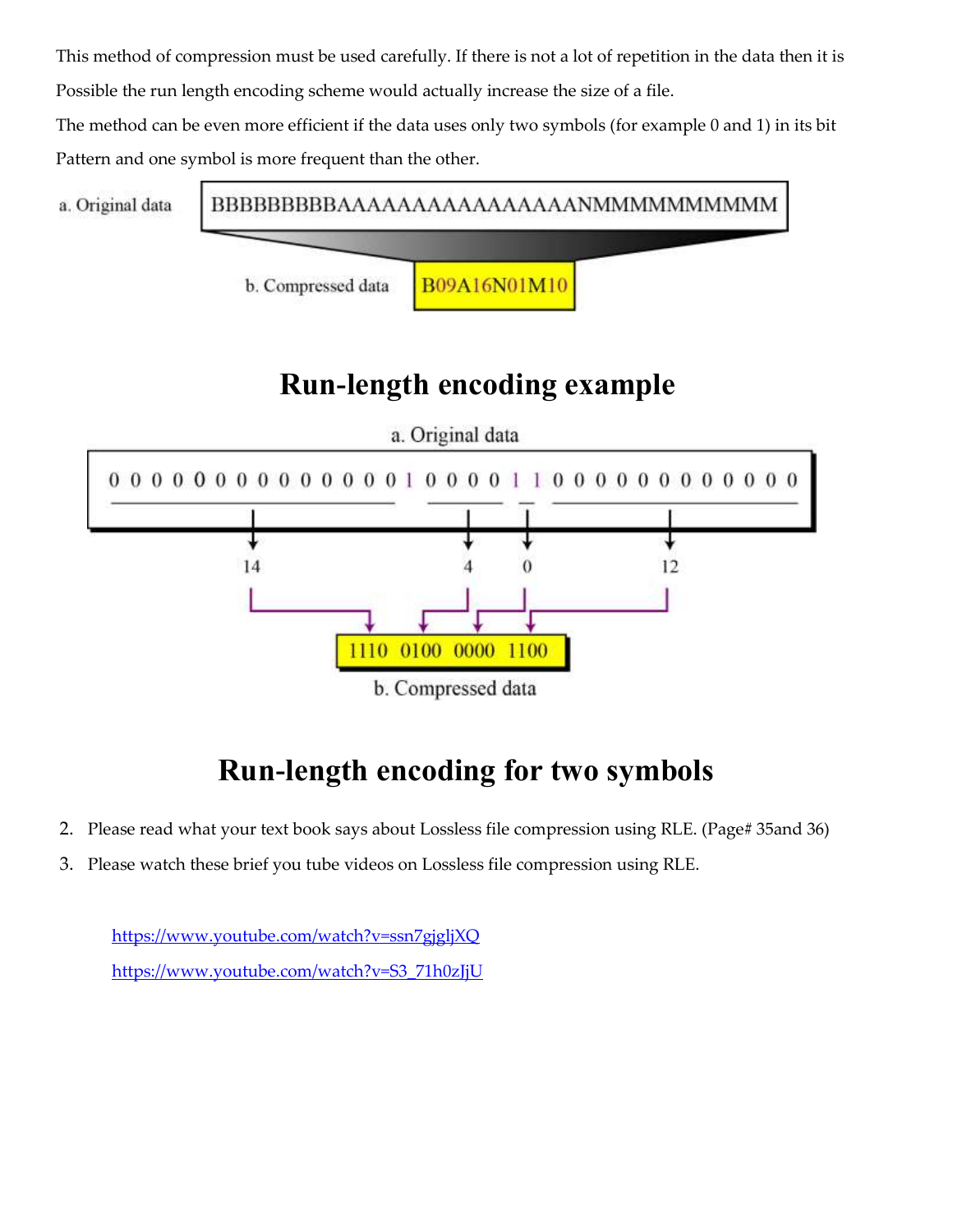#### **Synthesising/absorbing the information:**

Write answers in your notebook based on the information what you have learnt from lesson, textbook and YouTube video on Lossless file compression using RLE.

1. The music sound clips need to undergo some form of data compression before the music editor can send them via email. Which type of compression, lossy or lossless should use. Give a justification of your answer.

### **Practising:**

Convert the following and write answers in your notebook.

1. What is meant by RLE?

Activity: Convert names into binary (ASCII), this binary data is then subjected to Run Length Encoding and encoded binary compared to the original.

Fill in the table below with:

- Your name
- Your name in BINARY
- Your name 'compressed' using **RUN-LENGTH ENCODING**
- How many bits storage space your name takes UNCOMPRESSED
- How many bits storage space your name takes COMPRESSED
- The compression %age

| <b>MY NAME (ASCII</b><br>characters)           | <b>HOW</b><br><b>MANY</b><br>BITS? |
|------------------------------------------------|------------------------------------|
| MY NAME (in<br><b>BINARY-</b><br>uncompressed) | bits                               |
| MY NAME (in<br><b>BINARY-</b><br>compressed)   | bits<br>$\%$<br>$=$<br>compression |

\* COUNTING BITS IN THE 'UNCOMPRESSED' NAME  $\rightarrow$  EACH LETTER = 1 BYTE = 8 BITS